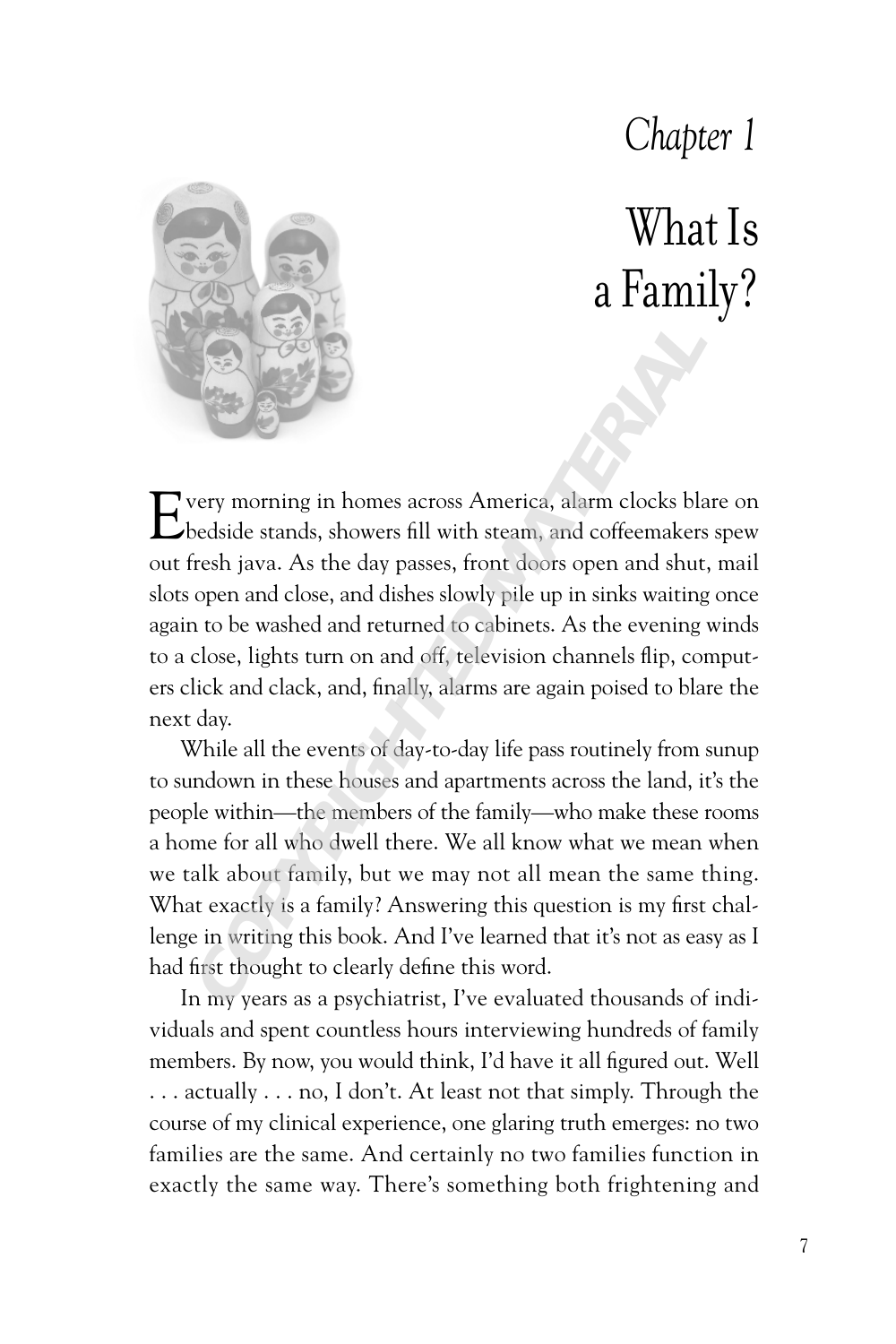inspiring in that finding. Frightening because it means that as a psychiatrist and researcher of human behavior, I cannot apply one standard or formulaic set of techniques to my work with the many families who come to me for help. Inspiring because it demonstrates the diversity and breadth of experience, culture, and style that define the uniqueness of the word *family.*

#### **FAMILY THROUGH THE AGES**

Webster's *Third New International Dictionary* has twenty-seven entries for the word family.<sup>1</sup> The definition "a group of persons of common ancestry" is as clear and acceptable a definition as any, I suppose. But in her article "Family Versus Familia, Historical Definitions of the Family," Rachael Hughes reminds us that "our modern usage of the word family as a unit of relatives is relatively new." She explains further that the word grew from the Latin term *familia,* meaning "household," which included everyone—friends, relatives, servants, and slaves—living in that domicile.<sup>2</sup>

This is interesting stuff. It means there was a time when the word family did not apply to pesky in-laws who lived in their own household in another city, two days' wagon ride away. Or even to a beloved brother who established his own family two doors down. A little more research, and I found that it was not until the seventeenth and eighteenth centuries that family began to connote the intimacy of what we now call a nuclear family.

Before we move forward to discuss *happy* families in Chapter 2, I think there's something to be learned about our own families by taking an historical look at the family unit.

#### **EVOLUTION OF THE FAMILY**

A brief overview of family life through the ages makes it clear that one definition of family does not fit all. We could begin in the Garden of Eden with Adam and Eve and their sons Cain and Abel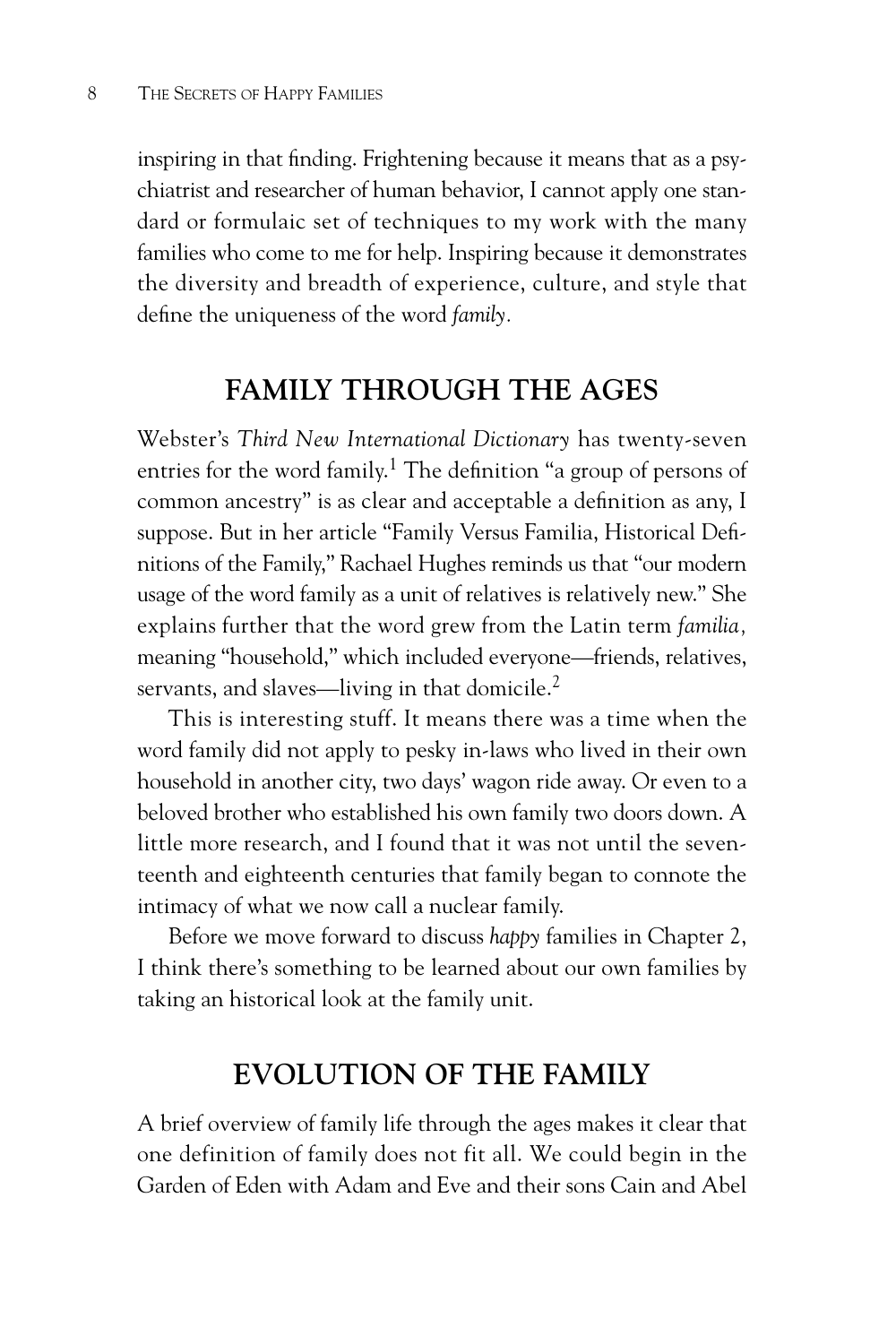

# **SECRETS FROM RESEARCH Family Buzzwords**

These popular terms regarding the family were introduced to our language only over the last two hundred years or so:<sup>3</sup>

*1796: in a family way* (pregnant) *1809: family circle 1856: family man* (one devoted to wife and children) *1966: family values*

as our first family and find lies, betrayal, and murder—a rocky start to unity and happiness. In prehistoric times, the so-called family unit existed purely for survival purposes; during their short and brutish lives, the men were hunters and warriors who spent much of their time away from home and hearth, and the women bore children and died young. Jumping forward to the Middle Ages, in upper-class families, marriage was commonly a strategic arrangement to promote military, economic, or political goals. And then during the Industrial Revolution, factories lured fathers, mothers, and even children out of their homes with the promise of economic stability. The evolution of society and civilization has routinely changed the purpose, structure, and definition of the family.

I readily admit that I'm not an historian. I'm a shrink. But I find that diving into the history of the formations of families is critical for a good understanding of why and how families function. My search through the history books makes one thing glaringly clear: families adapt to and are defined by the culture that surrounds them. The meaning of family and the behavior expected within a family are very closely tied to their historical context.

This evolution of the family image continues even today. Many people challenge the notion that the family is composed of a husband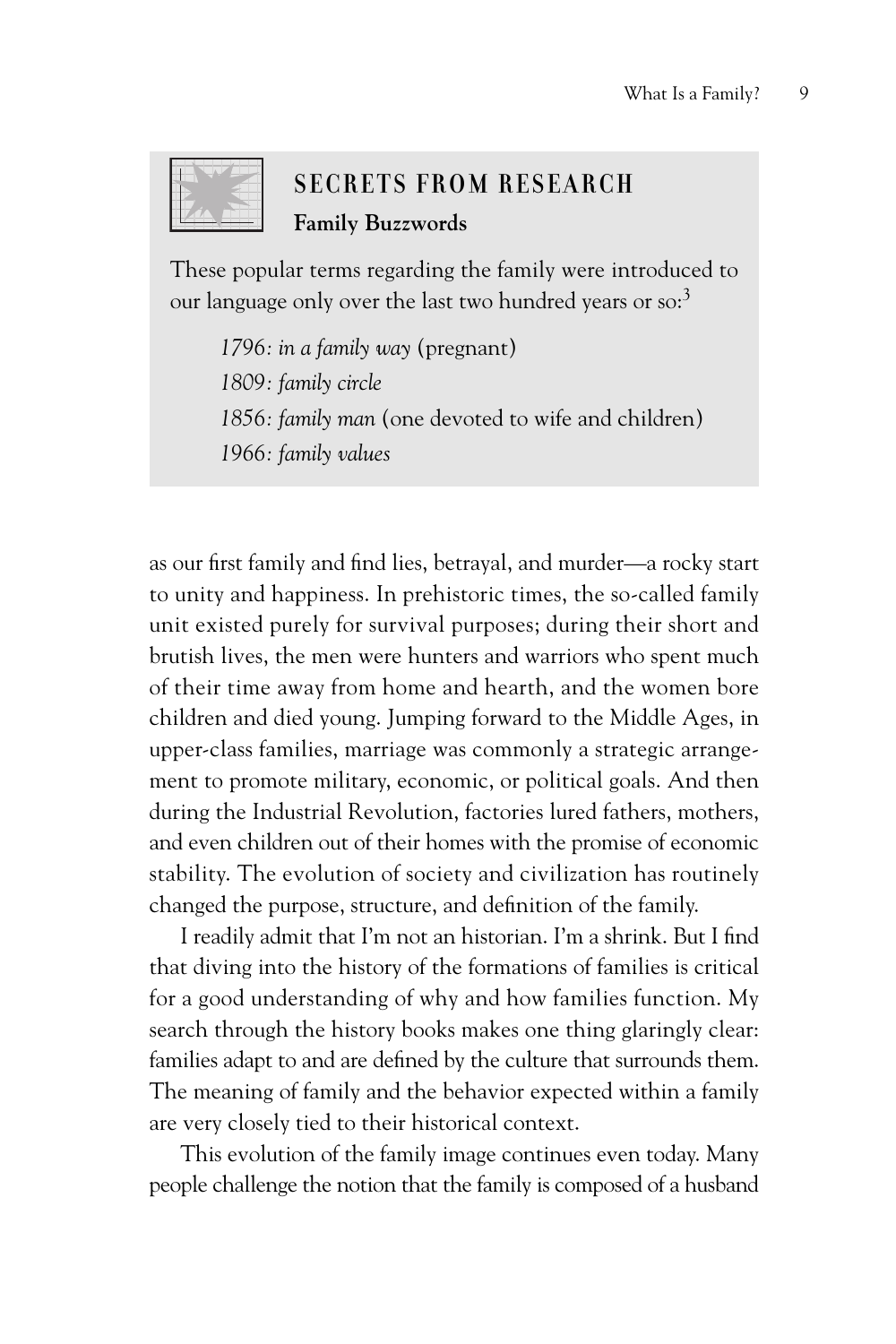

# **SECRETS FROM RESEARCH Women in the Mosou Chinese Culture**

What we might think of as the conventional male-headed household is not conventional for everybody. In the Mosou culture of Himalayan China, for example, women are considered leaders in the community, are granted special status when they reach thirteen years of age (as well as a house of their own), and can choose sexual mates at will. In this culture, when women give birth to a child, the father has no ownership of the child at all. As women grow in status, they pass on their power to other women, including the power to have or reject a man in their lives.

and wife with biological children, and perhaps a grandparent or two. Although this depiction certainly does fit the Merriam-Webster definition of "a group of persons of common ancestry," the twentyfirst-century family is that and then some. An increasingly large proliferation of types, dynamics, and relationships based on sexuality, culture, religion, ethnicity, ideology, and other crucial variables can be seen all around us and is also quite evident in my own clinical practice.

# **THE MODERN FAMILY**

The most recent and obvious shifts in today's modern family have occurred in the changing of gender roles within the family. In many families, the male is no longer the unquestioned head of the tribe nor does he wish to be. He and his female partner more equitably divide the household roles—both taking greater responsibility for the care of the home and the children. Also, today both the male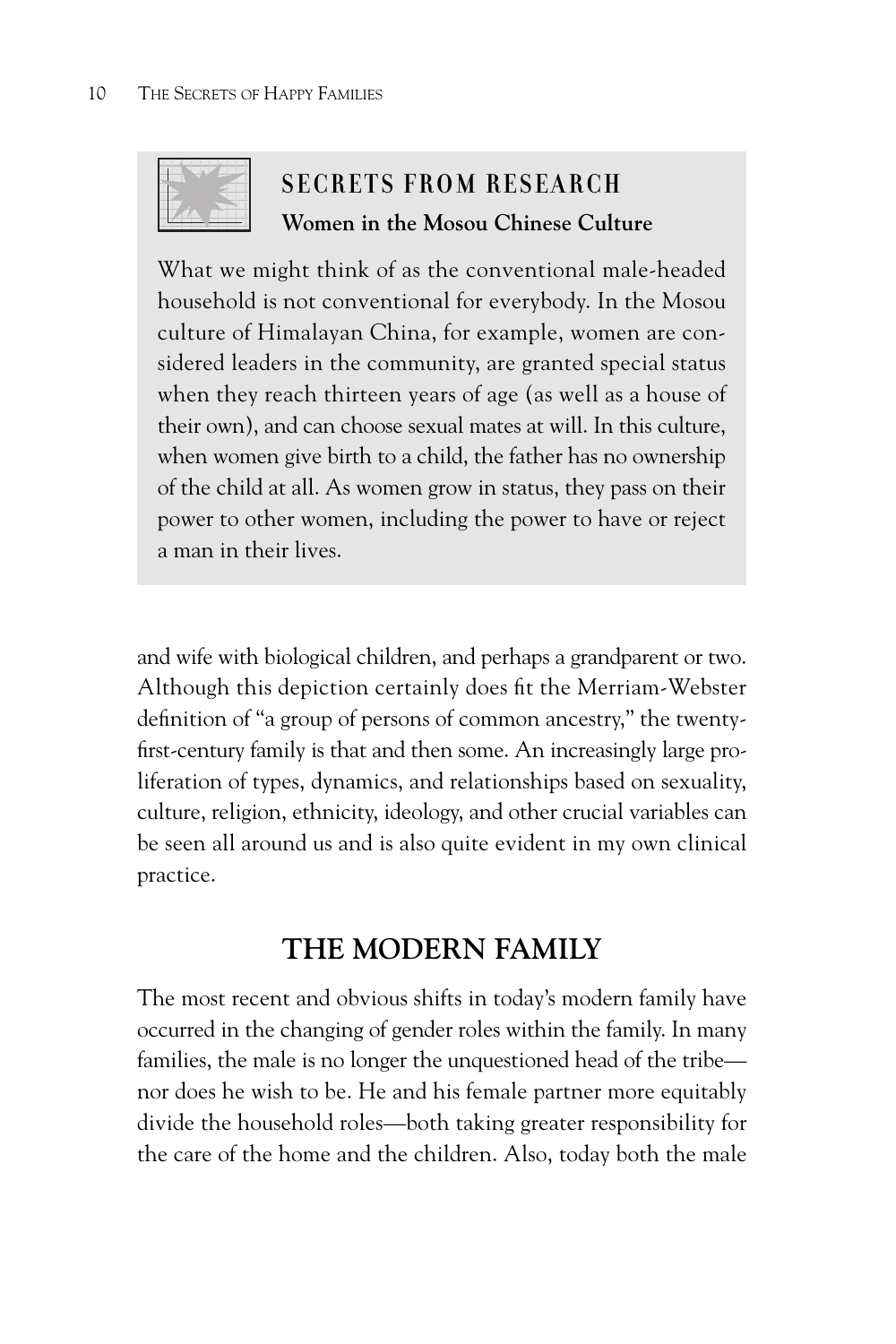and female heads of the family may choose to work outside the home to earn a living, leaving the care of the children to caretakers who may or may not be related or members of the household.

Further, not all of today's families are bound by a common ancestry. Consider stepparents and stepchildren; adoptive parents and children; foster parents and children; childless married couples; unmarried but cohabiting couples; infertile couples with egg- and sperm-donor children; same-sex couples; same-sex couples and their adopted, foster, or egg- and sperm-donor children. Whew!

This extended view of the family begins to look more like the pre-seventeenth-century version of the family as "everyone living in the household," regardless of ancestry. So again, I face the dilemma of defining family before I can move on to Chapter 2!



## **SECRETS FROM RESEARCH Commodore Perry's Unavailable Wife**

In our society, monogamy between committed partners is considered an essential element in a happy family. But that's not the case in all cultures. Stories of early expeditions to the North Pole tell us that when Commodore Perry arrived with his wife to set up base camp in the Arctic, an Eskimo chief commented on how attractive Mrs. Perry was. Later, Perry was surprised to find that this chief was insulted when Perry thanked him for the compliment and continued his work. It turns out that in Eskimo culture, if someone compliments your wife, you're supposed to offer her up to have sex with the flatterer.<sup>4</sup>

Why do I suspect that this quaint idea will never catch on in twenty-first-century Western culture?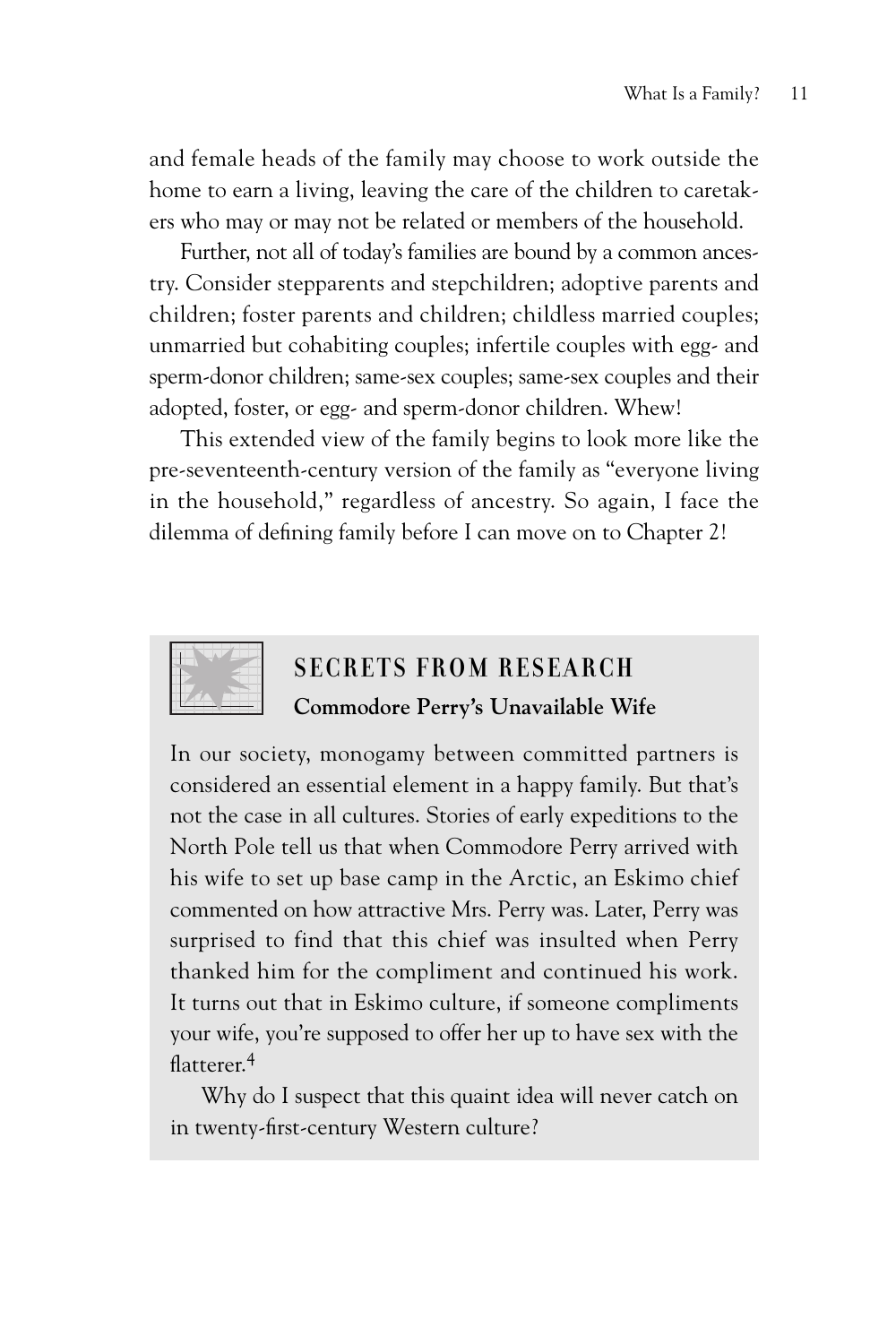# **WHAT A FAMILY IS** *NOT*

As I was writing *The Secrets of Happily Married Men* and *The Secrets of Happily Married Women,* I tried my best to include what I felt was a representative view of married couples. I made an effort to include stories of clients who weren't necessarily white or middle or upper class, but who instead were representative of a cross section of American life. I patted myself on the back, convinced that I had a broad worldview. Yet as I spent more time talking to my clients, meeting with trainees in psychiatry programs in New England, and traveling around the country giving lectures, an unsettling realization began to set in.

Whereas I thought I had taken an inclusive approach to discussing how to have a happy marriage, it was clear that there was a lot more to this "family" thing than I realized. Certainly, I can say without hesitation that many, many people experienced relationship issues very much like those I wrote of. There are male husbands and female wives who formally married and sought and found ways to balance home life and work life. Some are struggling to manage the care of children, some deal with in-laws, sex, money . . . all the things I had written about.

But just as often, people would approach me and ask why I didn't write about something other than the conventional cliché Norman Rockwell version of family. Here are some of the questions I fielded as I traveled the country:

- "Why don't you write a book about families who don't fit the traditional mold?"
- "Why don't you write about families that include a stepparent?"
- "Do you think you'll ever write books for people who just live together?"

"How come when you write a book for happily married women, you assume they're married to men?"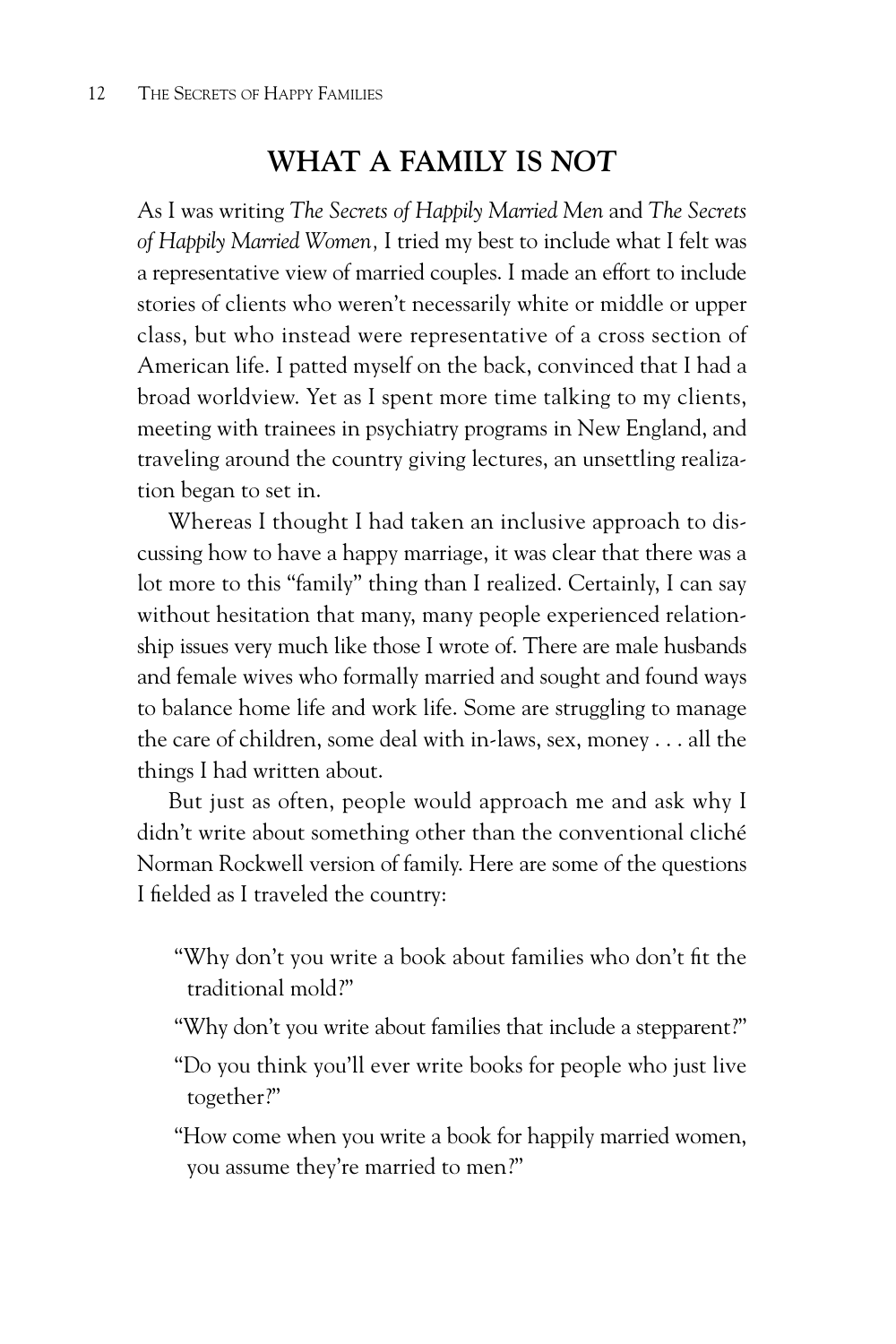- "Can't my husband and I be considered a family even though we don't have any children?"
- "I may be raising my children without a spouse, but don't we still count as a family?"

The more I talked to people from all walks of life, the less certain I became about how to define a family. One thing that did become glaringly clear to me was that I could not write a book about happy families by focusing only on the typical and traditional Western version of family. To do so would be to turn a blind eye to the many, many variants of the unit called family today.

So, thought I, perhaps I could begin to define a family by first defining what it is not. Surely it is now obvious that family *cannot* be defined strictly as comprising one biological father, one biological mother, and 2.4 children all lovingly going to church in their Buick on a Sunday morning in spring.

There. That's a start.

#### **MOVE OVER, MRS. CLEAVER**

Acknowledging that this stereotypical definition is no longer valid is, I suppose, an invitation for criticism. There is a concern in this country that the decline of the family institution embodied by the likes of Beaver, Wally, June, and Ward Cleaver is the direct result of our accepting attitude toward divorce, shared custody, cohabiting without a marriage license, single parenting, same-sex couples, and other new, "far-out" untraditional departures from old-fashioned conventions.

Certainly these changes in the family structure have caused societal, economic, and personal problems. But as our brief historical overview of the family has demonstrated, these types of big shifts have happened before, and a broader and more encompassing definition is simply another inevitable step for the ever-evolving family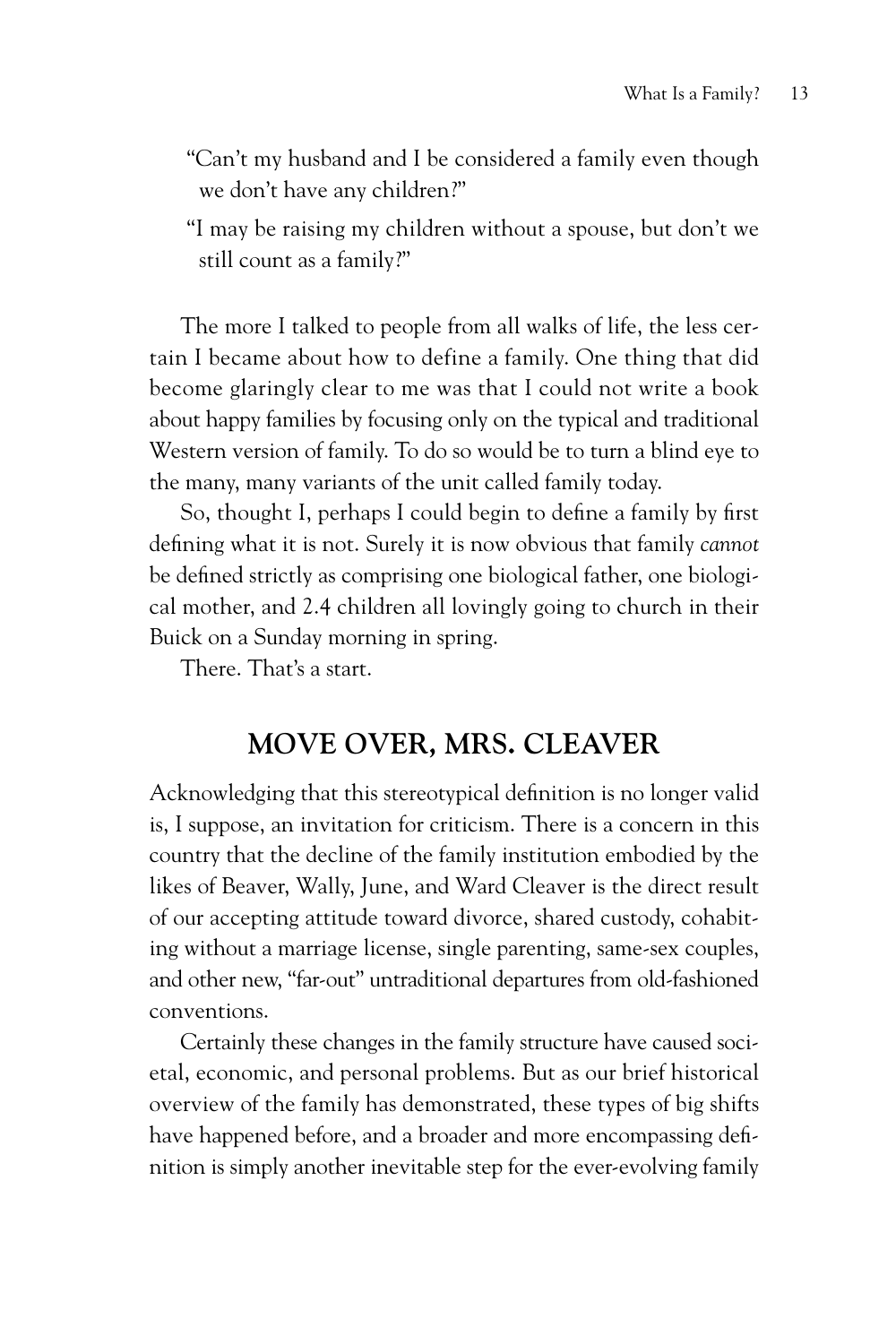unit. We could not have expected time to stand still or to embrace the Cleaver family model as the only legitimate family structure forever.

So, realizing that I want this book to be useful for individuals in all types of families, I had hoped that I was ready to move on to Chapter 2. But . . . not so fast.

How do I address you, the reader? If I talk about "you, your mate, and your children," I stumble on the first and most challenging hurdle in this book. Why, you might ask, do I say "your mate" instead of "your spouse"? Do I assume that you are living with someone, rather than married? In fact, why do I mention a mate at all? Can't families have just one adult? Moreover, you might also inquire why I write "your children"; many families have no children, and others claim their house cat or guard dog as bona fide family members. And another thing (since I'm on the topic), why do I assume that you are the head of household at all? Couldn't I also have written "Your mom, your dad, and your siblings" to acknowledge the very real possibility that young adults may choose to read a book about creating a happy family?

My own online survey further added to the possibilities (and the confusion). When asking participants to choose a "family type," I offered these eight options:

- 1. Spouse (opposite sex)
- 2. Unmarried companion (opposite sex)
- 3. Same-sex romantic companion or spouse
- 4. Biological child(ren) of current spouse/companion
- 5. Stepchild(ren)
- 6. Foster child(ren)
- 7. Parent(s) or other family members
- 8. Pets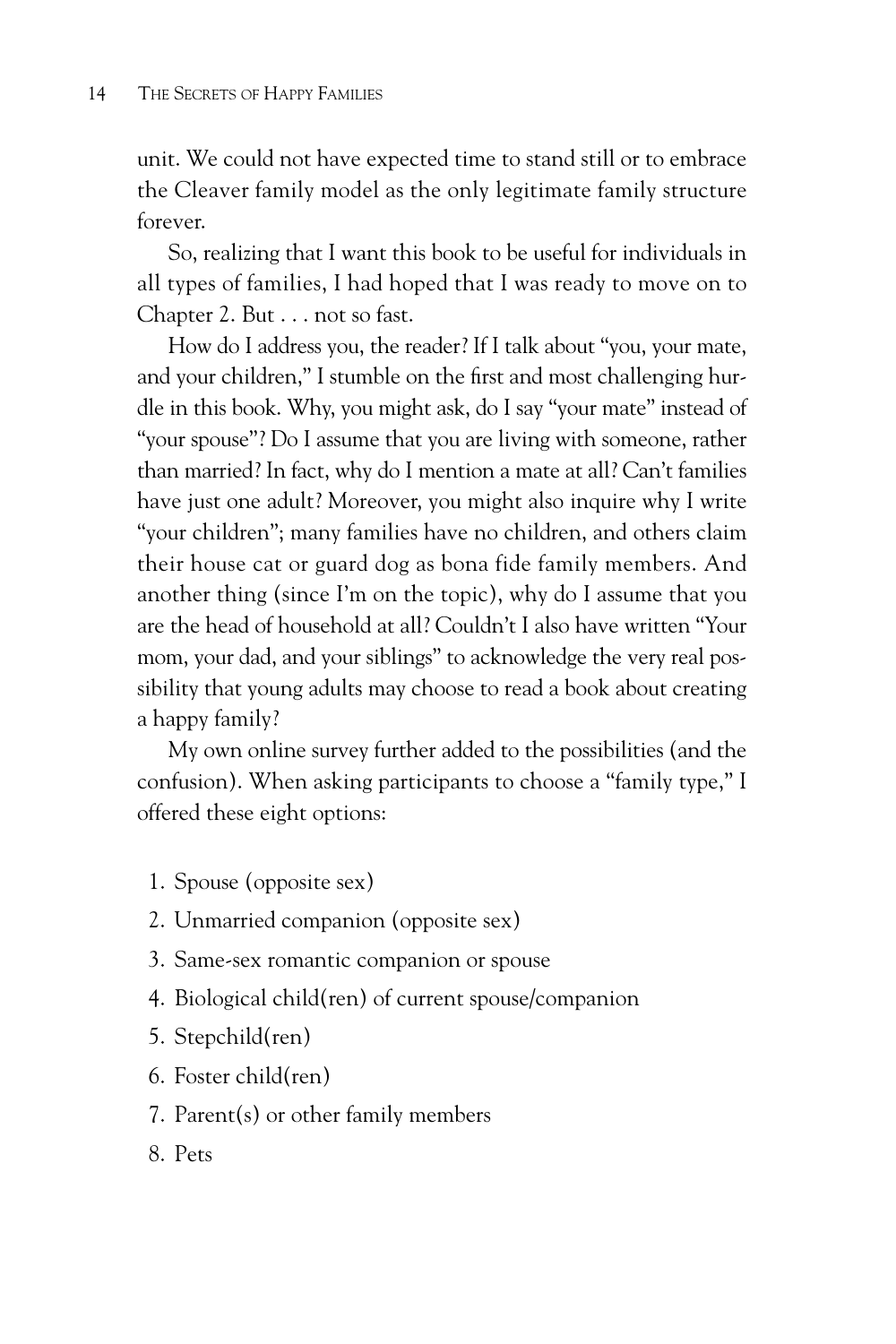I thought that should cover it, but just in case, I also offered the option of "Other" with the opportunity for explanation. When the results came in, it was clear that I had missed many possible family types. Take a deep breath and consider these "other" options offered by my respondents who said that their family consisted of themselves and these other individuals who live together in their home:

- "My son's girlfriend and their daughter"
- "My fiancée of nine years"
- "My divorced husband who is living with me and my son"
- "My adult sister"
- "My sister, brother-in-law, and two nephews"
- "Adult biological children of former spouse"
- "My companion's daughter"
- "My registered domestic partner"
- "My ex-same-sex partner and her granddaughter"
- "My second husband, his two children, and my two children"
- "My college roommate–girlfriend"
- "My daughter and her 23-year-old boyfriend"
- "My husband, my three children, my husband's two children, and our eleven grandchildren, oops! almost forgot the dog"

Okay then! The American family certainly is an inclusive one. So which of the above is closest to who you are, dear reader?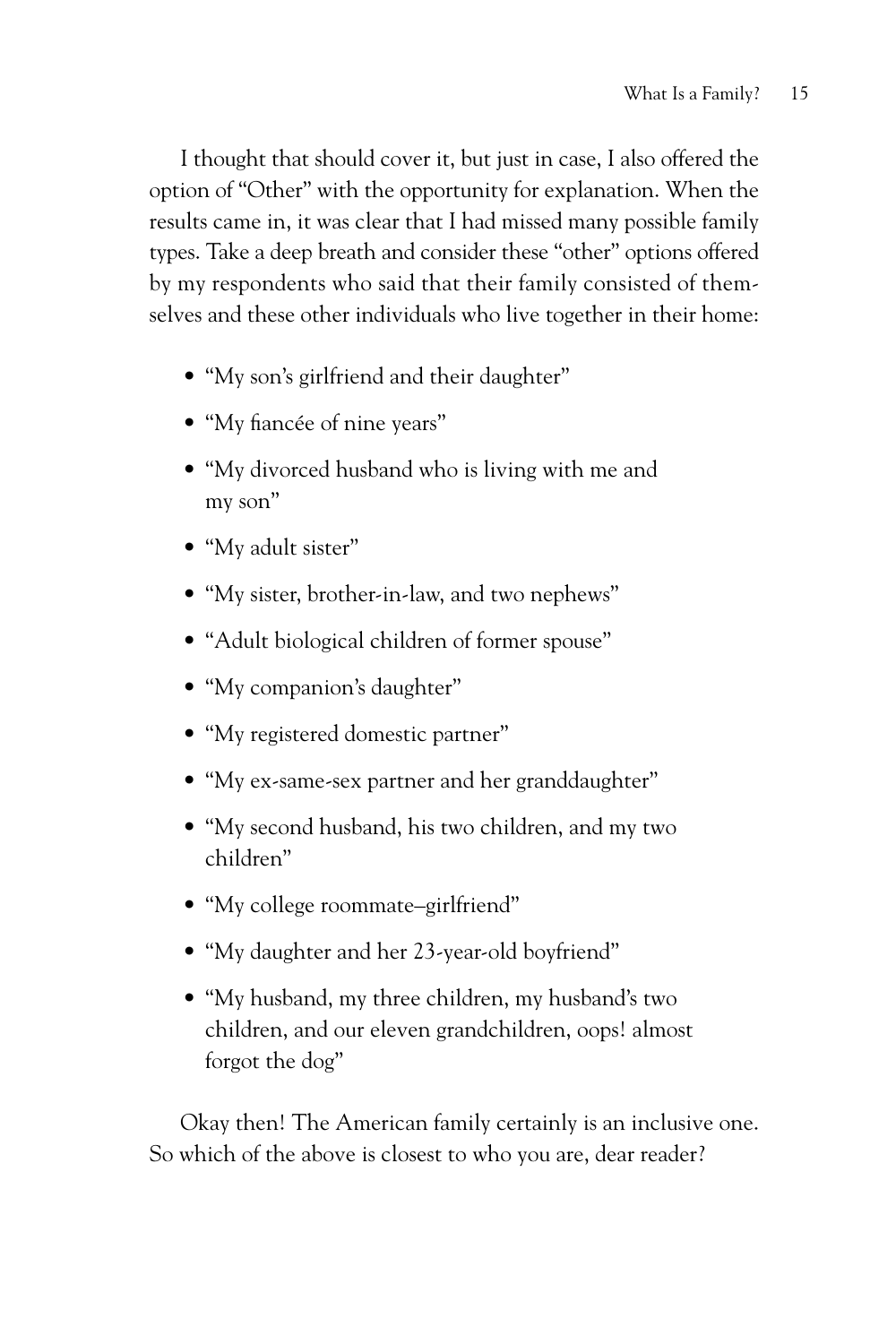## **THE TWENTY-FIRST-CENTURY FAMILY**

Stepparents and children, single-parent households, communal families, remarried parents, adoptive families, and the like are just beginning to redefine the twenty-first-century family. The future promises more changes as, for example, same-sex couples are offered the right to legal marriages, and lesbians choose to be impregnated through artificial insemination with donor sperm. Also, open adoptions now expand the family to include the presence of both the birth parents and the adoptive parents in the child's daily life. Even some sperm and egg donors and traditional surrogates are now taking active roles in the lives of their offspring, adding even more possibilities to that elusive definition of family.

The seemingly complicated family roots of an acquaintance of mine will not be entirely uncommon in the future. This couple has two children conceived through advanced artificial reproductive technology. In their case, the wife's eggs were mixed with donor eggs and fertilized with a mix of the husband's sperm and donor sperm. A resulting embryo was implanted in a traditional surrogate, who carried the child to term and handed him over to the intended parents, who may or may not be the biological parents. That's certainly a new definition of family. And it's totally legitimate. These folks are absolutely and totally a family!

#### **WHAT KIND OF FAMILY ARE YOU?**

If you'd like to categorize your family type, you might fit into one of these (or you might not!):

**Nuclear family:** parents and one or more biological children. These parents may be married, may cohabit, or may be gay or lesbian.

**Single-parent family:** one parent and a child or children.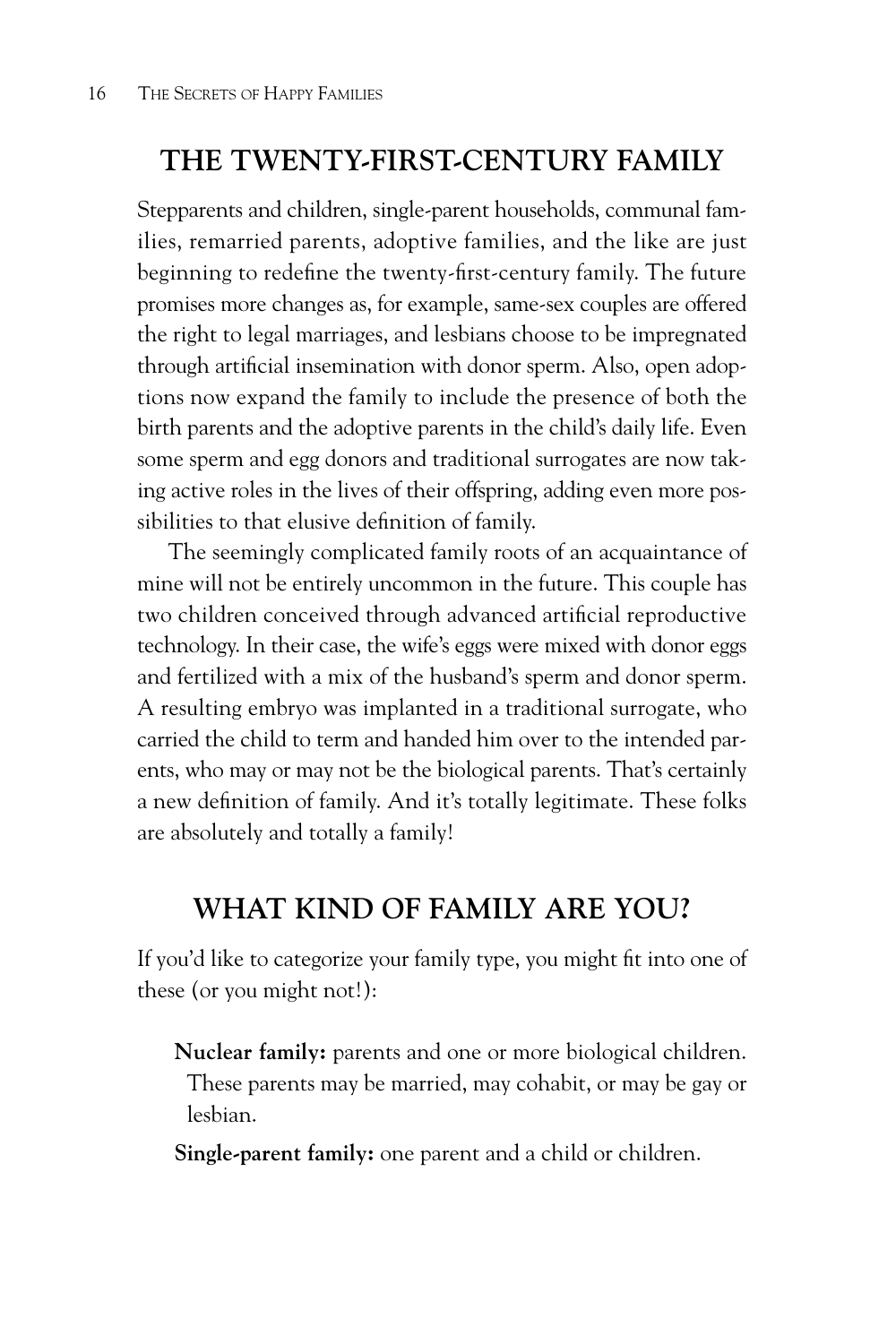- **Extended family:** a nuclear or single-parent family that lives with relatives outside the nuclear family, such as in-laws, grandparents, or adult siblings.
- **Blended family:** a nuclear family in which one or both of the partners have children from a previous relationship; also a nuclear family that includes a foster child or adopted child in an open adoption.
- **Adoptive family:** may be nuclear, single-parent, or blended. The child is not blood related to the parent, but has been adopted legally.
- **Foster family:** can be nuclear, single-parent, or blended. One or more of the children are not birth or adopted children. The child may stay with the family for an extended period through an arrangement with special government agencies.
- **A.R.T. family:** any family unit in which the children are the result of artificial reproductive technology involving the use of donor eggs or sperm, or a traditional surrogate.
- **Other family types:** any group that does not consist of parent and children; for example, a newly married couple, same-sex couple, cohabiting couple.

In my research for this chapter, I've waded through what seemed like tons of information on the family, looking for that elusive descriptor that I feel can be applied to the diverse family landscape of the twenty-first century.

Coming up empty, I've decided to create my own definition. After much thought and reflection, I feel very comfortable defining family as "two or more people committed to sharing their life together who are related by blood, adoption, marriage or cohabitation, legal decree, or personal devotion."

That should cover it. Sure, some of the topics discussed in the following chapters will be of interest only to families headed by